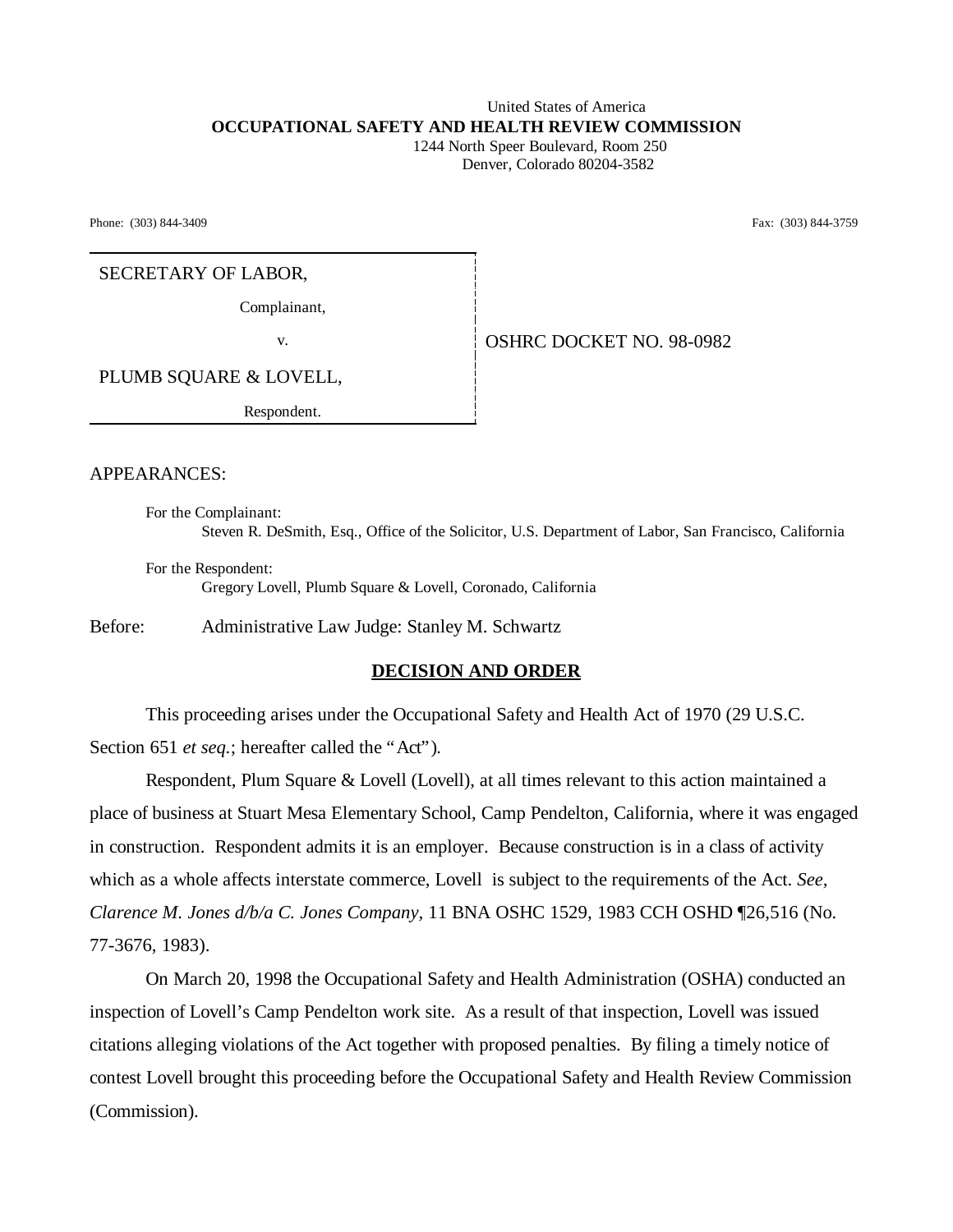On October 30, 1998, an E-Z hearing was held in San Diego, California. This matter is ready for disposition.

## **Alleged Violation of §1926.416(a)(1)**

Citation 1, item 1 alleges:

29 CFR 1926.416(a)(1): Employees were permitted to work in proximity to electric power circuits and were not protected against electric shock by deenergizing and grounding the circuits or effectively guarding the circuits by insulation or other means:

A) Plumb Square & Lovell, Stuart Mesa Elementary School; Employees working on roof in close proximity to service drop were exposed to electric shock.

## *Facts*

Scott Knowles, the OSHA Compliance Officer (CO), testified that On March 20, 1998 he inspected Lovell's work site, located at Camp Pendelton, a federal installation (Tr. 13-14).

CO Knowles testified that he observed Lovell's employees sawing and framing on a roof near a service drop (Tr. 16). The service drop, an insulated electrical wire being used to supply power to the employees' portable power tools, lay across the walk area of the roof (Tr. 16-17). Knowles testified that the wire posed a tripping hazard (Tr. 19). Because the service drop was energized, had the insulation been damaged from being walked on or by a power tool, employees could suffer electrical burns or shock (Tr. 17-19). The hazard was abated during the inspection by Lovell employees, who raised the service drop over the heads of the employees (Tr. 20).

Lovell argues that the cited service drop is insulated (Exh. R-11). Lovell maintains it is the practice at construction sites to work from service drops running along the ground, and that it is no more hazardous to run a line along the roof than on the ground (Tr. 48-49).

## *Discussion*

The cited standard provides:

No employer shall permit an employee to work in such proximity to any part of electric power circuit that the employee could contact the electric power circuit in the course of work, unless the employee is protected against electric shock by deenergizing the circuit and grounding it or by guarding it effectively by insulation or other means.

The service drop noted by the CO was insulated. Nothing in the record suggests that the insulation was inadequate for its intended purposes; the CO's only concern was that the drop could be damaged as it lay on the ground. Based on my review of the language contained in §1926.416(a)(1), and Commission cases concerning that standard, I conclude that  $\S 1926.416(a)(1)$  is intended to prevent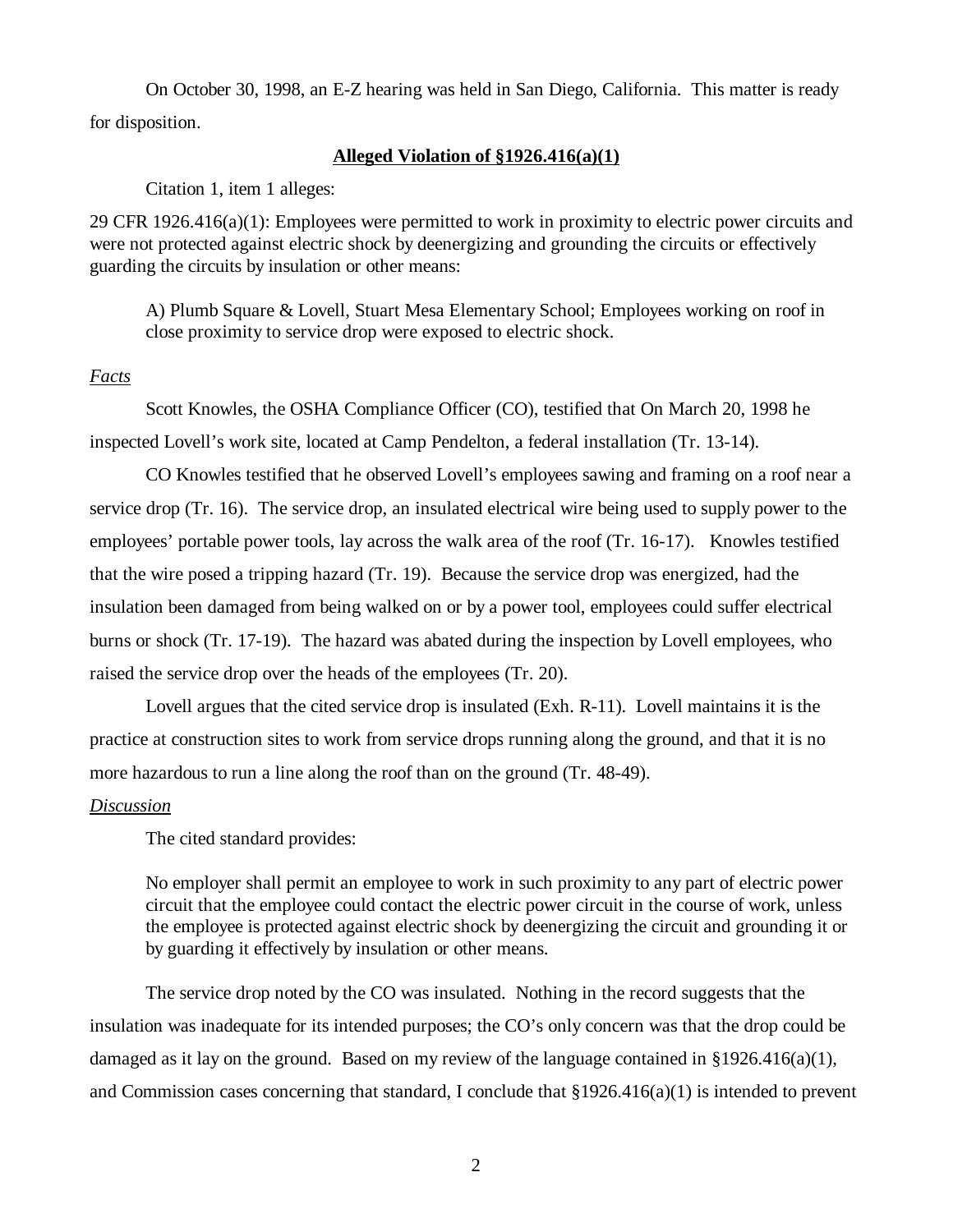employee exposures to uninsulated, energized power lines, where contact with such lines may result in electrocution. The standard does not, on its face, address the guarding of insulated lines.

I find that the cited standard is inapplicable to the cited circumstances in that nothing in that standard provides the employer with fair warning that the cited condition is proscribed. Citation 1, item 1 is vacated.

# **Alleged Violation of §1926.416(a)(1)**

Citation 1, item 2 alleges:

CFR 1926.501(b)(1): Each employee on a walking/working surface with unprotected sides or edges which is 6 feet or more above a lower level was not protected from falling by the use of guardrail systems, safety net systems or fall arrest systems.

a) Plumb Square & Lovell, Stuart Mesa Elementary School: Framers working from roof without any fall protection were exposed to falls of 15 feet.

### *Facts*

CO Knowles testified that Lovell's framers worked on the roof, which was approximately 15 feet off the ground, without the benefit of fall protection (Tr. 20-24). Knowles stated that the ground on the site was hard, compacted soil or concrete, and that a 15 foot fall would likely result in broken bones and/or fractures (Tr. 24-25).

Lovell argues that the height of the cited structure does not exceed 15 feet high at any point. Lovell argues that under California's OSHA standards, fall protection is required only for falls in excess of 15 feet. Gregory Lovell, Respondent's owner, testified that he was told by the general contractor Taylor & Ball, that California OSHA had jurisdiction over the work site, and that no fall protection was necessary (Tr. 50). Lovell testified that they had fall protection available on the site (Tr. 54). *Discussion*

Lovell admits the cited violation, but states that he would have complied had he been aware that Federal OSHA had jurisdiction over his work site.

It is well settled that the employer's lack of knowledge is a defense to an established violation only when the employer was unaware of the conditions in their workplace; the employer is presumed to be familiar with the requirements of the law. *Ormet,* 14 BNA OSHC 2134, 1991-93 CCH OSHD ¶29,254 (85-531, 1991). Lovell's mistaken belief that California had jurisdiction over his work site, therefore, does not excuse the cited violation.

3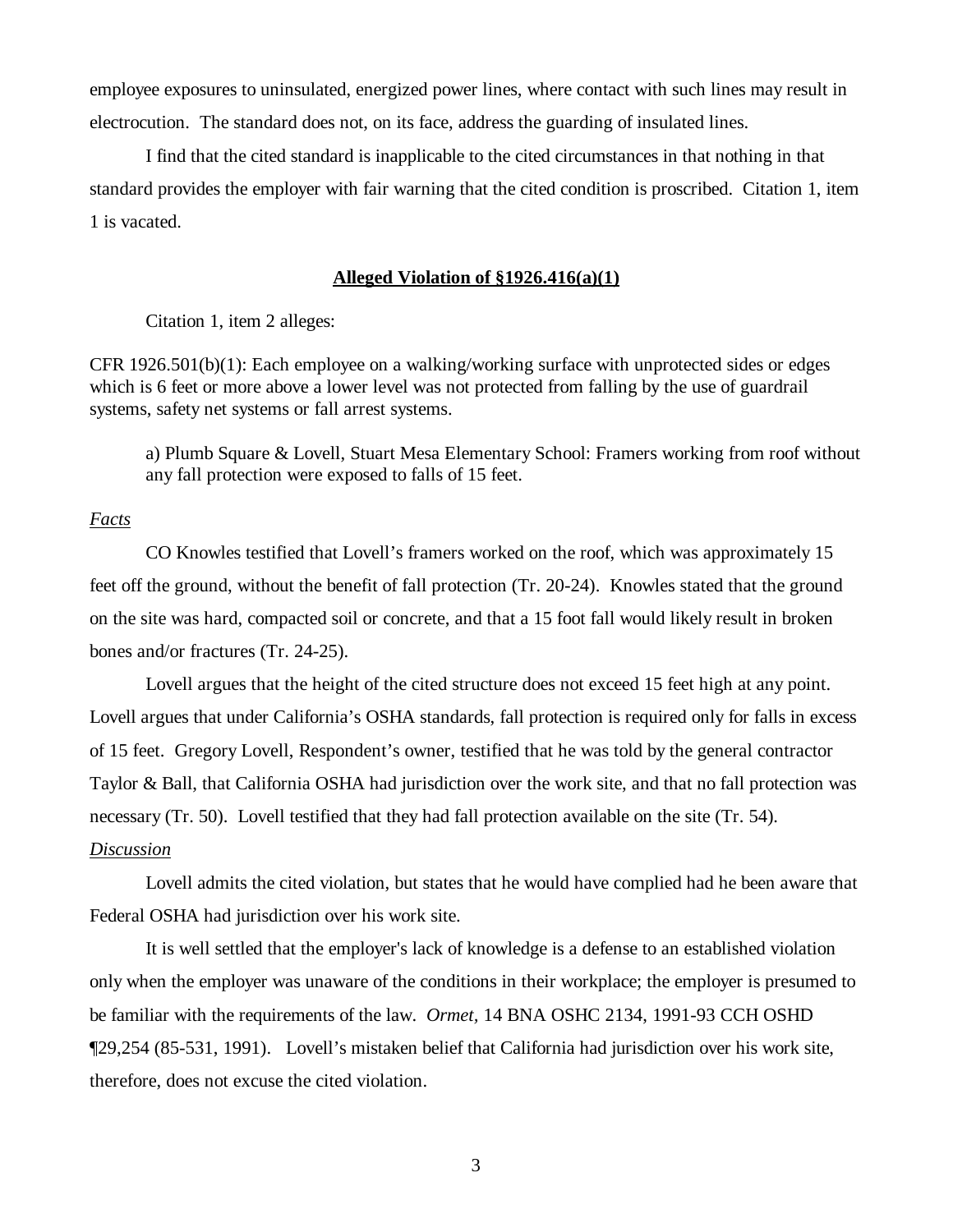Moreover, the violation is "serious" as defined by §17k of the Act. The unrebutted testimony of the CO establishes that the violative condition or practice gives rise to a "substantial probability" of death or serious physical harm. Nonetheless, the evidence establishes that Lovell did attempt, in good faith, to ascertain which safety standards were in effect. Because Lovell demonstrated his willingness to comply with the spirit of the Act, I find that a minimal penalty, in the amount of \$150.00, is appropriate to effect the Act's purposes.

### **Alleged Violation of §1926.501(b)(4)(ii)**

Citation 1, item 3 alleges:

29 CFR 1926.501(b)(4)(ii): Each employee on a walking/working surface was not protected from tripping in or stepping into or through holes (including skylights) by covers:

a) Plumb Square & Lovell, Stuart Mesa Elementary School: Framers building from roof were not protected from falling through skylight holes.

### *Facts*

CO Knowles testified that in the course of their work Lovell employees walked past four skylights 93  $\frac{1}{2}$  x 93  $\frac{1}{2}$  square (Tr. 27-28; Exh. C-11). Knowles stated that although there was scaffolding approximately seven feet beneath some of the skylights, an employee's fall would not necessarily be broken. Knowles testified that he could fall all the way to the ground, resulting in broken bones and/or death (Tr. 29, 31).

Greg Lovell testified that the roof where the skylights were located had been completed, and that his carpenters had been instructed not to walk across the area because of the possibility of damaging the asphalt roofing (Tr. 40-43). Lovell testified that the prohibition against walking on the finished product is standard procedure, and that he was present on the roof to enforce the policy (Tr. 42-43). The only reason his employees were on the roof at all was to nail down some heads that were popping through (Tr. 43-44). CO Knowles admitted that he had not seen any of Lovell's employees walk across the open roof (Tr. 40).

### *Discussion*

In order to show employee exposure, the Secretary must prove that employees have been, are, or will be in zones of danger during either their assigned working duties, their personal comfort activities while on the job site, or their movement along normal routes of ingress to or egress from their assigned workplaces. *Carpenter Contracting Corp.* 11 BNA OSHC 2027, 1984 CCH OSHD ¶29,950 (No. 81-838, 1984).

4